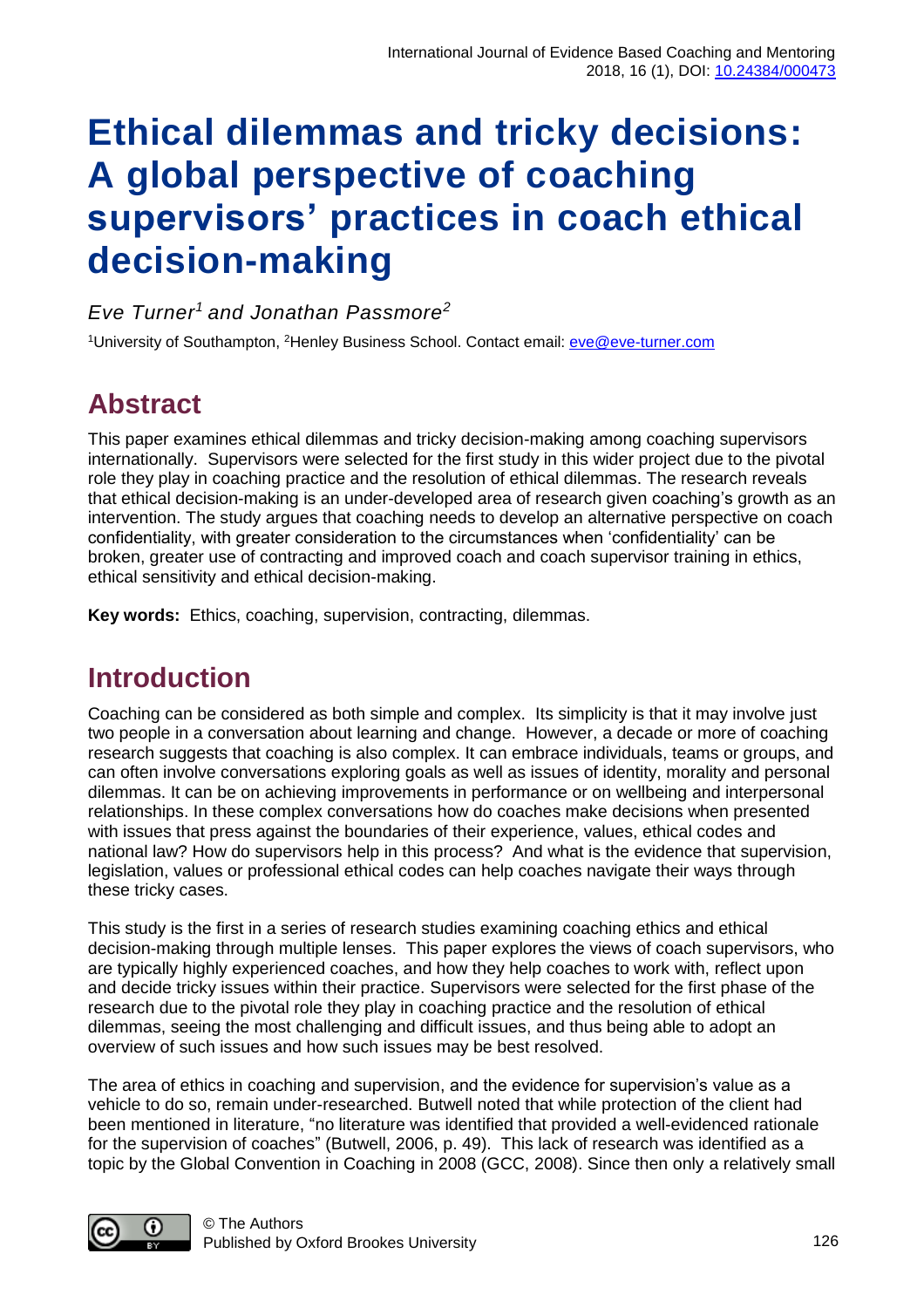number of publications have appeared. While the topic of ethics is featured in a number of book chapters (Passmore & Mortimer, 2011; Lane, 2011; Jackson & Clutterbuck, 2011; Lowman, 2012; Hodge, 2013; Hawkins & Smith, 2013; Iordanou & Williams, 2017) and standalone books (Anderson & Williams, 2005; Steare, 2006; Passmore, 2011; Carroll and Shaw, 2013; Iordanou*,* Hawley & Iordanou, 2017) the research into the topic is sparse (Armstrong & Geddes, 2009; Passmore, 2009; Duffy & Passmore, 2010; Grant, 2012; Hodge, 2014; Lawrence & Whyte, 2014; Sheppard, 2017; Moral & Lamy, 2017). Given a decade or more of coaching research, and the centrality of this issue to practice, this remains a surprisingly short list of research and writing.

The situation is different in parallel areas of practice, counselling, psychology and business, where ethics has been an important part of practice and in the case of business ethics has grown significantly in importance over the past decade (PRME, 2017). This lack of progress may reflect coaching's relatively new status as a profession, its lack of regulation or professional barriers to entry, or simply coaching's difficulty in stimulating quality research in comparison with these other areas of comparable practice.

A similar challenge can be made of coaching supervision. A number of writers have discussed this previously, offering experiential perspectives on the benefits of supervision drawn from surveys and interviews and making recommendation for its effective use (Hawkins & Schwenk, 2006). And there is evidence that take-up is increasing albeit it at different levels globally (Hawkins & Turner, 2017). However, to date empirical research exploring the impact of supervision is sparse.

Almost a decade ago, Moyes (2009, p. 162) noted that coaching supervision as yet had no "specific theoretical base or model" and had instead "borrowed from elsewhere" especially from the therapeutic professions including social work. Moyes' (2009) review of the supervision literature concluded that many questions remain unanswered. A follow up study in 2016 of the literature relating to business coaching supervision found a similar lack of evidence about coaching supervision's impact, highlighting just seven pieces of research between 2006 and 2014 (Joseph, 2016, p. 165).

Despite this lack of empirical evidence coaching supervision has become embedded as the recommended practice by a number of the leading professional coaching bodies. Coaches see access to a qualified and more experienced coach / supervisor as a valuable aid in helping work through tricky or difficult issues in their practice (Passmore, Brown & Csigas, 2017). In professional terms, the Association for Coaching (AC) and European Mentoring and Coaching Council (EMCC) Code states:

Members will engage in supervision with a suitably qualified supervisor or peer supervision group with a level of frequency that is appropriate to their coaching or mentoring practice. (Global Code of Ethics for Coaches and Mentors, 2016).

This position is not universal, for example the International Coach Federation (ICF), the largest coaching body in USA, Canada, Latin America, Asia, Australia and New Zealand, views supervision as one of a variety of methods for reflective practice. More recently the ICF has strengthened its position on coaching supervision, by actively recommending it (ICF, 2017a), with a further commitment to undertake research in the field.

# **Methodology**

This research used an online survey, SurveyMonkey, with the objective of gathering responses from a diverse and geographically dispersed sample. The research survey was titled Tricky Dilemmas and the covering explanation invited supervisors to share how they dealt with tricky decisions and ethical dilemmas.

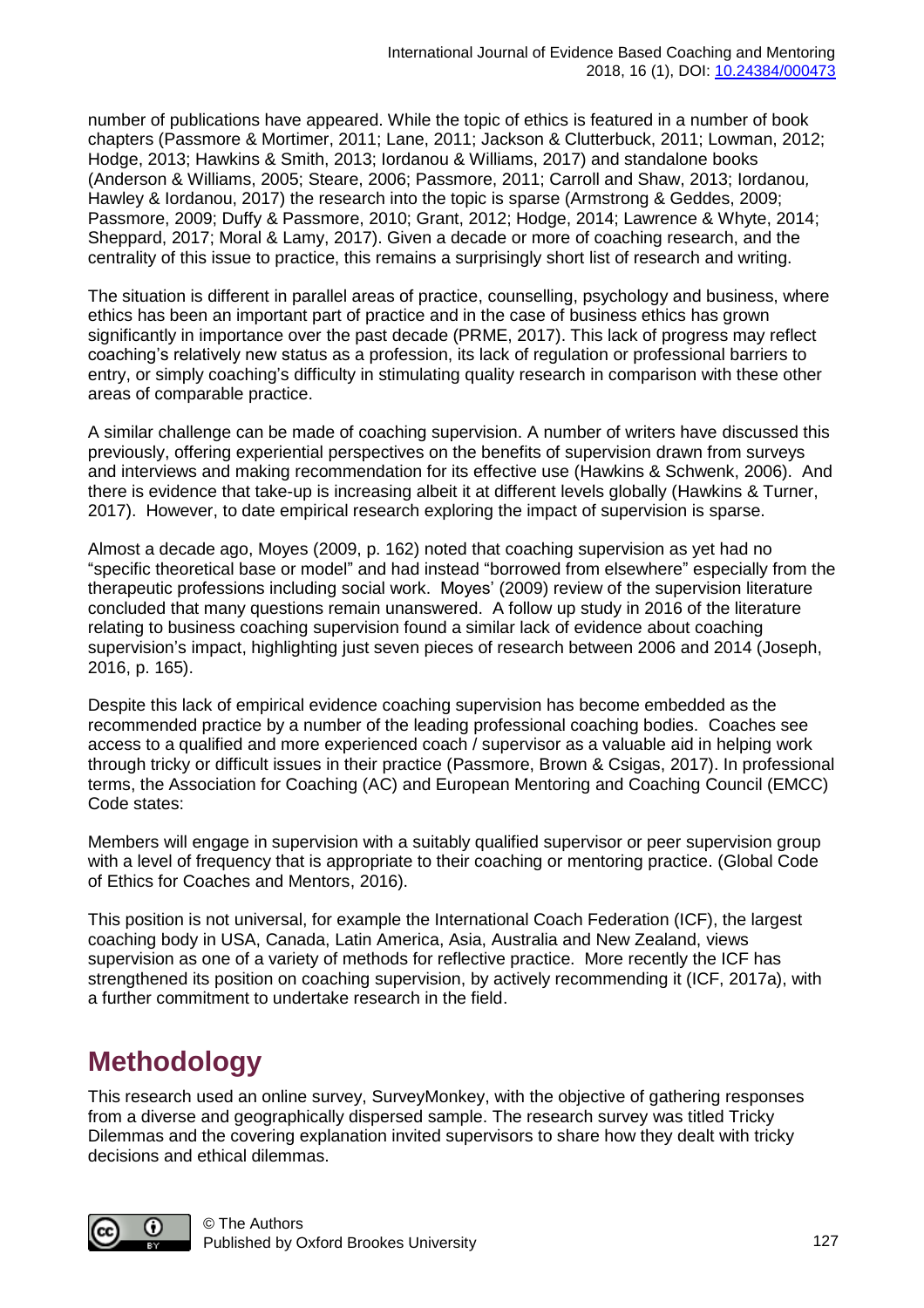The questions were drawn from several sources. The impetus started with a case of the UK police seeking a coach's client notes (Turner & Woods, 2015). Subsequently through presentations (such as Turner & Passmore, 2017) and literature (Iordanou *et al.*, 2017, Hawkins, 2011) further questions were developed. An initial pilot was constructed leading to a final survey. The aim was to explore supervisor attitudes towards ethical issues, particularly around legality, examining how they worked with their coaching clients to help them make better and more ethically based decisions. A further aim was to identify themes which could be explored in more detail in a subsequent qualitative study with some of the supervisors who took part in the survey. This is the subject of a second paper. A third paper will look at the responses from the professional bodies.

The survey was carried out between April and November 2016 and participants were drawn from a network of supervisors known to the researchers and their extended network using a snowballing technique, which is particularly suited to reaching hidden and harder to reach samples (Vogt, 1999). Participation was voluntary and both anonymity and confidentiality were assured.

The sample consisted of supervisors mainly in the UK, Europe and USA/Canada. Over 120 individuals were identified, through professional bodies, organizations for trained supervisors (like the Global Supervisors' Network) and recognized coach supervision training providers. Each was sent an email to participate, with a link to the online question. The survey consisted of 15 questions (see Table 1), which included multiple-choice questions and two questions allowing free text answers. A pilot was undertaken with a small sample of supervisors, prior to the formal launch, and feedback used to modify and clarify questions.

Analysis of the multiple-choice questions was done using descriptive statistics, drawing on the Excel tables and graphs generated by the tools available from SurveyMonkey. An inductive approach was followed in the analysis of the qualitative data for Questions 11 and 12, allowing the theory to follow the data (Saunders, Lewis & Thornhill, 2000). There were 18 written responses to Q11 and 63 for Q12. With these multiple responses, all the comments were put into Word and manually coded according to their content. This allowed an observation of arising themes. For Q12 a second stage was used, creating a more coherent set of codes from the themes, and applying the codes to observe the prevalence of any specific trends.

The survey has potential bias and limitations. As the survey link was distributed through the researchers' professional networks, the respondents may be considered to be more likely to belong to professional bodies and professional development networks. Therefore, they are selfselecting and may choose to adhere to a code of ethics and be more reflective practitioners than typical coach supervisors. A further limitation is that supervisors who have had experience and understanding of ethical dilemmas, or are interested in the topic, were more likely to take part. For the first stage of this research into ethical decision-making, the authors also relied exclusively on self-report data.

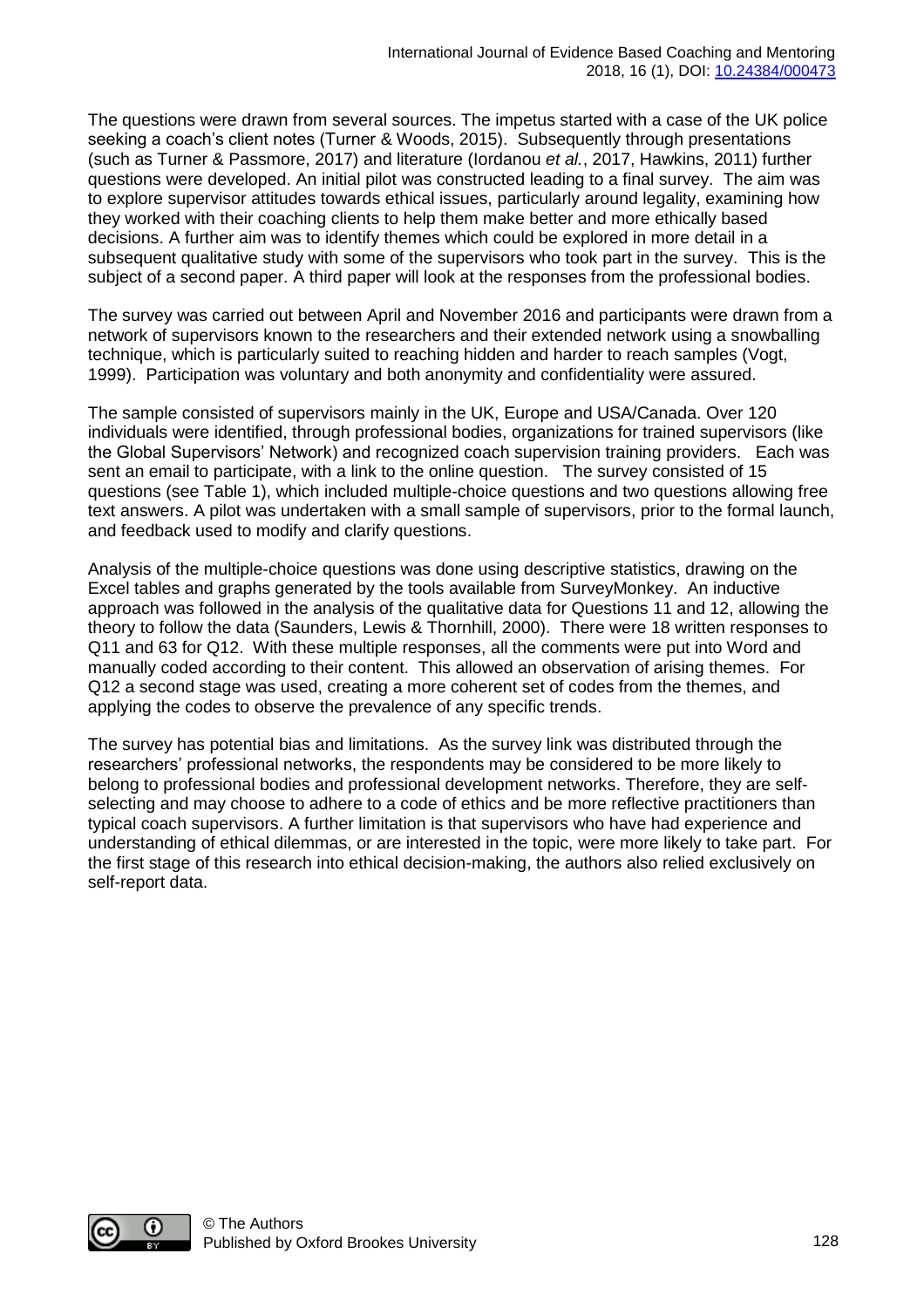| Q1                   | I encourage my supervisees to understand what their values are and to<br>use these values to guide their decisions. Please choose the response<br>that most closely matches your practice. |
|----------------------|--------------------------------------------------------------------------------------------------------------------------------------------------------------------------------------------|
| Q2                   | I encourage my supervisees to explicitly refer to their professional code<br>of ethics when making a decision regarding a tricky dilemma.                                                  |
| Q <sub>3</sub>       | The role of contracts<br>See Table 3 for the questions                                                                                                                                     |
| Q4                   | I encourage my supervisee to speak to their professional indemnity<br>insurer or a legal adviser if necessary, should the circumstances warrant<br>it when making a decision.              |
| Q <sub>5</sub>       | If my supervisee is breaking the law, I will instruct them what to do.                                                                                                                     |
| Q <sub>6</sub>       | If my supervisee's client is breaking the law, I will instruct my supervisee<br>what to do.                                                                                                |
| Q7                   | If my supervisee or their client is breaking the law I will speak to my own<br>supervisor to ensure I am behaving ethically and legally and in the<br>interests of all parties.            |
| Q8                   | If my supervisee does not follow my instructions and breaks the law, I<br>have an obligation to always report them to their professional body.                                             |
| Q9                   | If my supervisee does not follow my instructions and breaks the law, I<br>have an obligation to always report them to the police.                                                          |
| Q10                  | Managing conflict between different requirements<br>See Table 4 for the questions                                                                                                          |
| Q11                  | Dealing with poor coaching practice                                                                                                                                                        |
| with comments        | See Table 5 for the questions                                                                                                                                                              |
| Q12<br>with comments | What other factors are important for practitioners to consider within their<br>ethical supervision/coaching practice in making good decisions?                                             |

#### *Table 1: Research questions*

### **Results**

A total of 106 individuals responded, although only 101 participants' data was included in the analysis below. Five participants were excluded; three participants were excluded on the grounds they were not coach supervisors and two participants did not answer a significant portion of the questions.

Of the 101 participants, 65.35% were female supervisors, 71% operated mainly in the UK. The full geographical spread is shown in Table 2. In terms of identity 81.63% described themselves as a 'coach', 5.1% as 'psychologists' and the remaining 13.27% selected 'Other', as opposed to 'Therapist/Counsellor' and 'HR/L&D' which all attracted a zero.

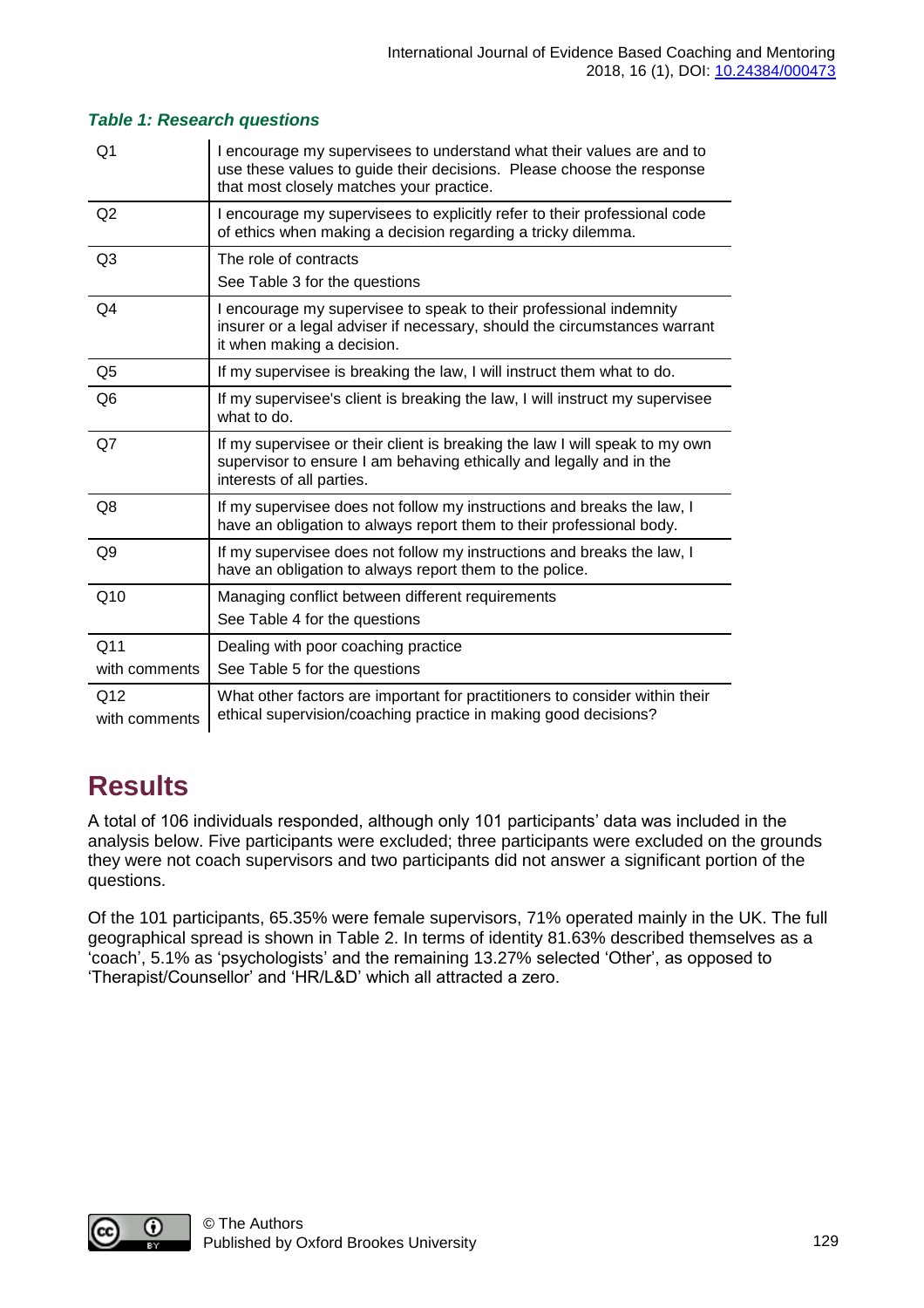|                              | 1st | 2 <sub>nd</sub> | 3rd | Total of 1,<br>$2$ and $3$ |
|------------------------------|-----|-----------------|-----|----------------------------|
| <b>UK</b>                    | 71  | 10              | 4   | 85                         |
| EU (excluding the UK)        | 11  | 38              | 8   | 57                         |
| US/Canada                    | 11  | 5               | 9   | 25                         |
| <b>Latin America</b>         | 2   | 4               | 3   | 9                          |
| Asia                         | 2   | 4               | 8   | 14                         |
| <b>Middle East</b>           | 2   | $\overline{2}$  | 7   | 11                         |
| <b>Australia/New Zealand</b> | 2   | 0               | 3   | 5                          |
| <b>Africa</b>                | 1   | 3               | 4   | 8                          |

#### *Table 2: Top 3 areas of operation for participants (supervisors)*

The first area explored the factors that supervisors invite their coaches to consider when making tricky decisions, starting with values. A total of 62% said they either consistently encouraged their coaches to consider their personal values when discussing a tricky decision or dilemma or did so with some supervisees. What was interesting to note is that 20.79% of supervisors never spoke about the role of values in decision-making.

The second factor was professional codes of ethics. Here the number rose, with only 7.92% suggesting this was not a factor they asked coaches to explicitly refer to when making such decisions. 24.75% suggested it was a possible factor to consider but depended on the circumstances.

The third factor was the contract. When asked what was most relevant in making their decision, and given two choices from a range of answer options, nearly three-quarters of respondents agreed or strongly agreed the individual and the organizational contract were a factor to consider (Table 3). Only six respondents felt the organizational contract was not relevant, and five that the individual contract was not relevant. This may reflect the primacy attached to the coaching contract. However, such documents are unlikely to cover all the types of issues that can occur, as it would be almost impossible to define and specify every eventuality within a commercial contract.

The fourth factor explored the role of professional indemnity insurers. 9.90% of the supervisors had spoken with or encouraged their coaches to speak with their insurers, to gauge the position under their Professional Indemnity Insurance cover (PII, not universally available). A large portion, 81.18%, considered this a factor saying their decision to advise their coaches would be dependent on the circumstances; as yet they had not felt the need to give that advice.

This may illustrate how few coaches and coaching supervisors understand the inclusive nature of PII cover, in particular the fact that many insurers provide a free legal helpline which can offer advice, a valuable resource for those working in personal development. It also provides practical support in cases of alleged professional misconduct including support through a professional body's complaints procedure (AC, 2017; EMCC, 2012; ICF, 2017d). It is worth noting, however, that PII cover is not available in all countries.

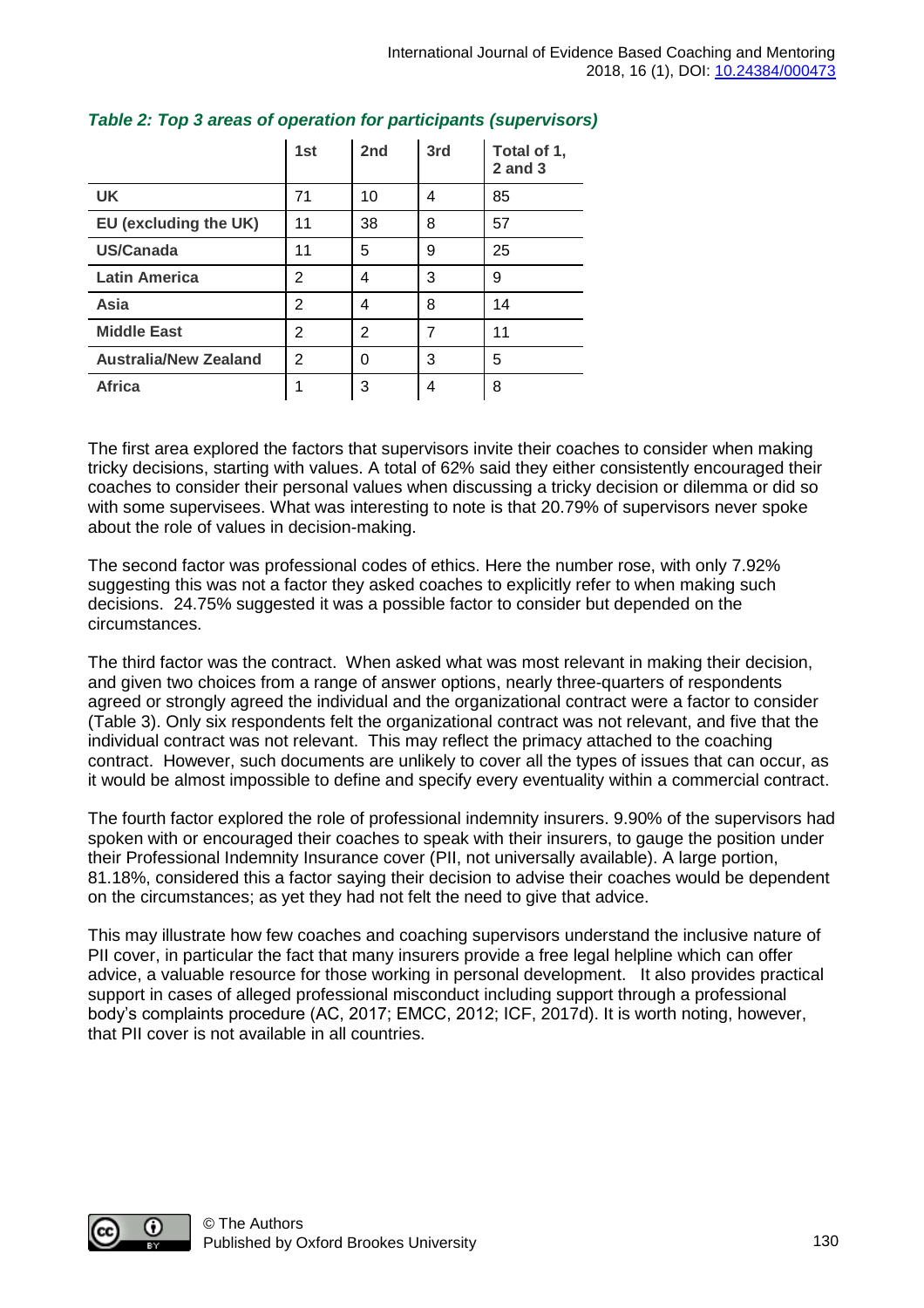| Table 3: I encourage my supervisee to refer to the contract with the organisation and the |
|-------------------------------------------------------------------------------------------|
| individual when making a decision. Which is most relevant in making your decision -       |
| please rank your top 2 choices.                                                           |

| Answer Options (ranked by most popular first choice)                                                                                                                                      | 1st<br>choice  | 2nd<br>choice  | Total (of 1 and<br>2 choice) |
|-------------------------------------------------------------------------------------------------------------------------------------------------------------------------------------------|----------------|----------------|------------------------------|
| I strongly agree that the coaching contract with the<br>organization is relevant in such decisions                                                                                        | 27             | 22             | 49                           |
| I strongly agree that the coaching contract with the<br>individual, where different or offering additional, private<br>outcomes, is relevant.                                             | 26             | 20             | 46                           |
| I agree that the coaching contract with the individual,<br>where different or offering additional, private outcomes, is<br>relevant.                                                      | 20             | 9              | 29                           |
| The coaching contract with the individual, where different<br>or offering additional, private outcomes, may be relevant<br>and I may encourage my supervisee to refer to it<br>sometimes. | 15             | 8              | 23                           |
| I agree that the coaching contract with the organization is<br>relevant in such decisions                                                                                                 | 6              | 23             | 29                           |
| The organization contract may be relevant, and I<br>may encourage my supervisee to refer to it sometimes                                                                                  | 6              | 12             | 18                           |
| I disagree that the coaching contract with the<br>organization is relevant in such decisions.                                                                                             | $\mathbf 0$    | $\overline{2}$ | $\overline{2}$               |
| I disagree that the coaching contract with the individual,<br>where different or offering additional, private outcomes, is<br>relevant in such decisions.                                 | $\overline{0}$ | $\overline{2}$ | $\overline{2}$               |
| I strongly disagree that the coaching contract with the<br>organization is relevant in such decisions.                                                                                    | 3              | $\mathbf{1}$   | $\overline{4}$               |
| I strongly disagree that the coaching contract with the<br>individual, where different or offering additional, private<br>outcomes, is relevant in such decisions.                        | 1              | $\overline{2}$ | 3                            |

This low priority is highlighted in Table 4, managing conflict between different requirements. Professional insurers were selected by only one respondent as the most important factor and six respondents taking into account second choices; this is similar to "their supervisor" with one as first choice and four as first or second choice.

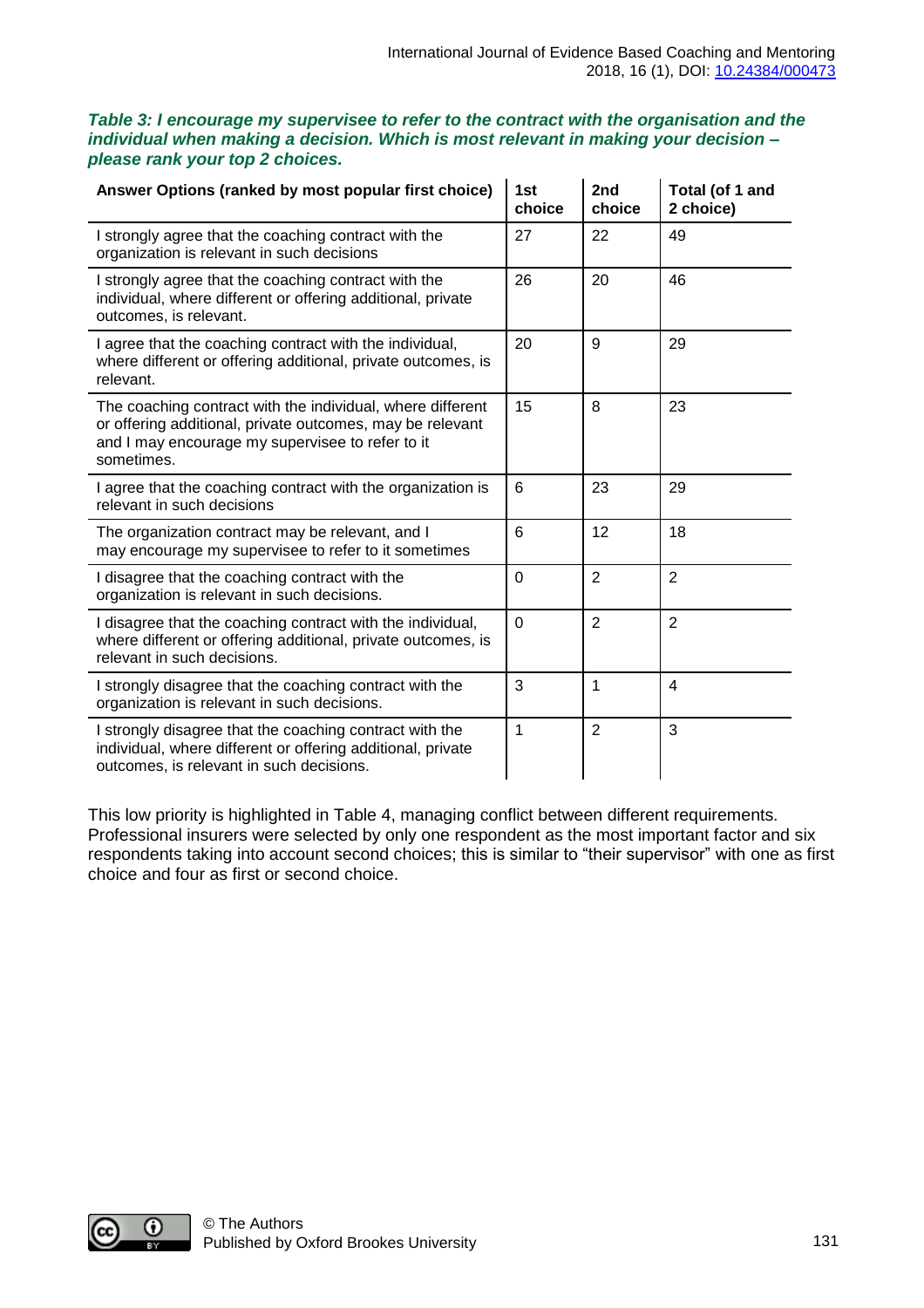| Table 4: Managing conflict between different requirements - Supervisor responses to the    |
|--------------------------------------------------------------------------------------------|
| statement: "When there is a conflict between different aspects, I encourage my supervisees |
| to pay most attention to:"                                                                 |

|                                                                                                  | 1st choice | 2nd choice |
|--------------------------------------------------------------------------------------------------|------------|------------|
| The Law                                                                                          | 34         | 14         |
| <b>Their Professional Ethical Code</b>                                                           | 27         | 31         |
| <b>Their Personal Values</b>                                                                     | 15         | 15         |
| What is most appropriate for the<br>work they do in their business<br>and the clients they serve | 14         | 7          |
| The Individual Client Contract                                                                   | 5          | 12         |
| The Organizational Contract                                                                      | 4          | 11         |
| Their Professional Indemnity<br>Insurer                                                          | 1          | 5          |
| <b>Their Supervisor</b>                                                                          |            | 3          |

The fifth theme related to the actions a supervisor would take when a coach highlighted any illegal act, either by themself or their client. In respect of law breaking, supervisors were much more likely to act. In relation to their supervisees, a total of 24.75% would instruct their supervisees on what to do in the case of *any* illegal act (Diagram 1); in the case of their supervisee's client that was 16.83% (Diagram 2).

In addition, supervisors would also instruct their supervisees in the case of 'serious acts' and 'mandatory reporting issues': 40.59% of supervisors said they would instruct their supervisees in such circumstances; when it came to the coach's client breaking the law the figure was 39.6%. However, 8.91% of respondents stated they would not instruct their supervisees what to do, even when these were mandatory cases (Diagram 1), and if the coach's client was breaking the law, the figure was nearly double, 16.83% (Diagram 2).

The sixth area related to the actions a supervisor would take if their supervisee didn't follow instruction and broke the law, 20% of supervisors would report them to the police in all cases of illegality and a further 62% would do so, depending on the circumstances (Q9). That left 18% who claimed they would not report any act. This area is discussed in the requirements in the Global Code of Ethics (AC/EMCC) which states:

Members will have a clear agreement with clients and sponsors about the conditions under which confidentiality will not be maintained (e.g. illegal activity, danger to self or others etc.) and gain agreement to that limit of confidentiality where possible (Global Code of Ethics for Coaches and Mentors, 2016).

The ICF (2017b) places a similar responsibility on its members about the conditions under which confidentiality might be breached "e.g. illegal activity, pursuant to valid court order or subpoena; imminent or likely risk of danger to self or to others; etc." Their code tells members to ensure that "client and sponsor, student, mentee, or supervisee voluntarily and knowingly agree in writing to that limit of confidentiality," and of the possibility that the appropriate authorities may need to be informed.

These results raise some potentially serious issues for coaches and professional bodies. Most professional codes require compliance with national laws, and most highlight the importance of reporting serious illegality. The responses may reflect what we would argue is an incorrect view

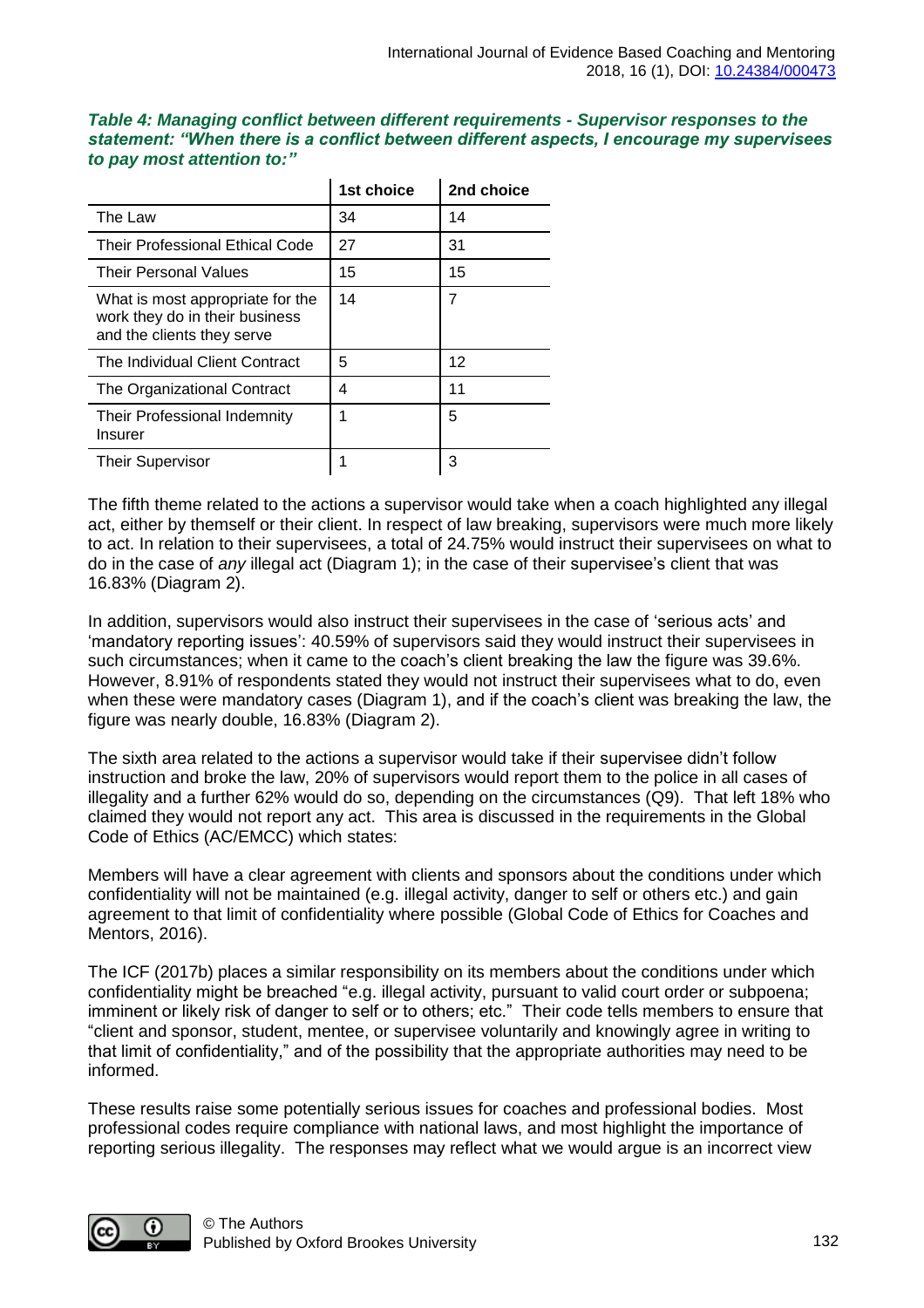that coaching is always an entirely confidential conversation, much like that with a priest, from which nothing should ever be reported.

However, such a position could prove dangerous, regardless of professional codes, with supervisors and coaches themselves potentially breaking the law where mandatory reporting is required. While such cases are likely to be extremely rare, a failure to act could result in legal action against the supervisor or supervisee. More generally it places those involved, supervisor, supervisee and client in a potentially colluding relationship; there may be secrets each feels uncomfortable holding, but they do so feeling bound by a code of confidentiality which may, occasionally, be misplaced.

Supervisors saw themselves as having an ethical link to the professional bodies (Q8). When asked "If my supervisee does not follow my instructions and breaks the law, I have an obligation to always report them to their professional body", of the sample, 27% said they would report all failures to the professional body; 50% felt it would depend on the circumstances, and of those 30% said they would do so in mandatory reporting situations or serious criminal acts, and 20% in the case of mandatory situations only. Almost a quarter, 23%, disagreed it was their obligation to report.

Supervisor were asked to consider what they would do if their supervisee was demonstrating "extremely poor practice in their coaching with clients" (Q11) such as breaking confidentiality without good reason, acting or conspiring with illegality or not acting in the client's best interests (Table 5) and given a range of options. Understandably an emerging theme was the importance of the circumstances. The preference was to encourage further training, and to work with the supervisee on their values, although the third highest response was to stop working with the coach. The use of recordings was also seen as a useful tool.



#### *Diagram 1: Supervisor instructions - Supervisor responses to the statement: "If my supervisee is breaking the law, I will instruct them what to do".*

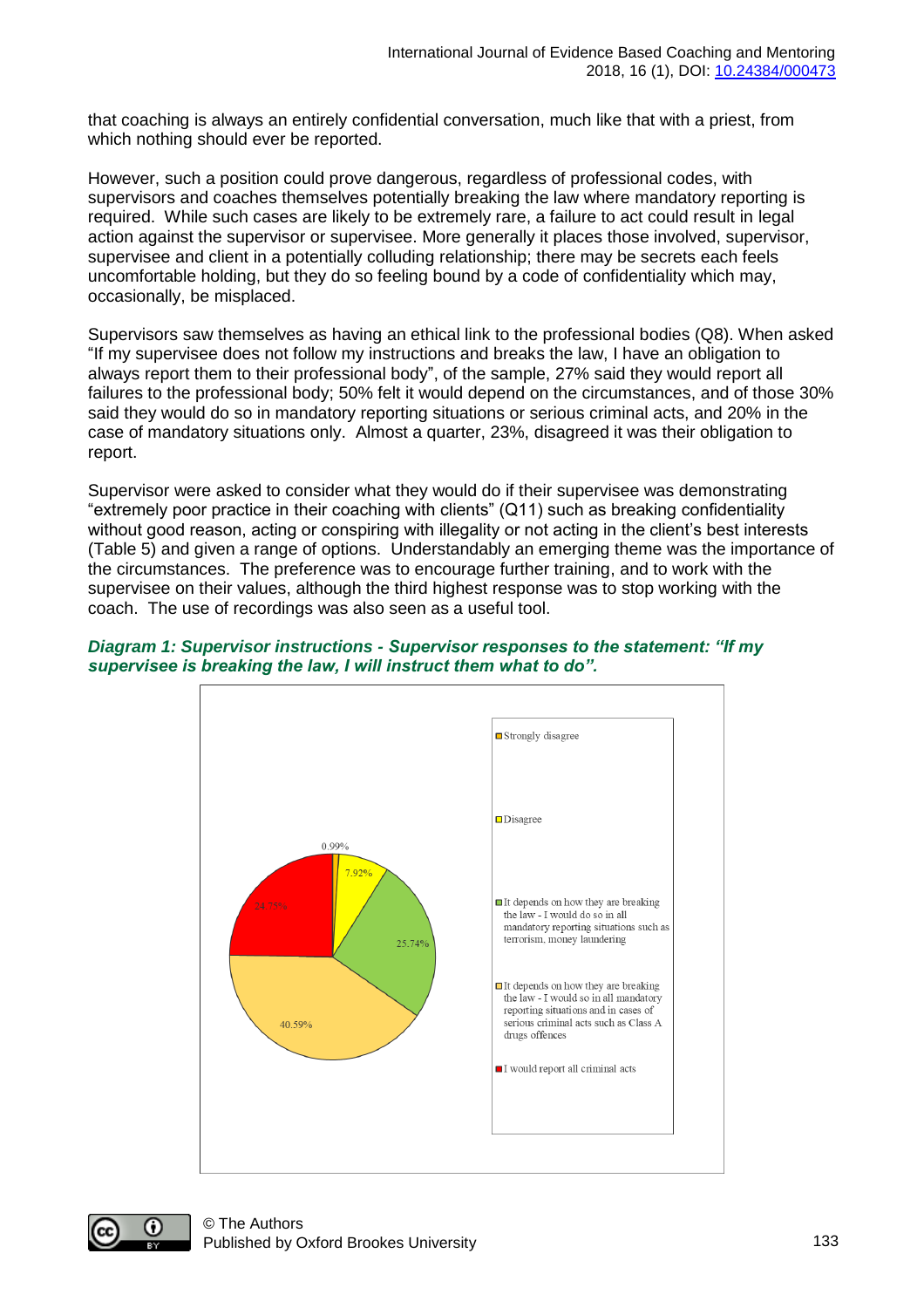



*Table 5: If I believe my supervisee is demonstrating extremely poor practice in their coaching with clients, for example breaking confidentiality, acting or conspiring with illegality, or consistently acting in their own best interests rather than the client's, and this does not improve despite being worked on through supervision, I would have a duty to.*

| Answers ranked by<br>"Always"                                                            | <b>Always</b>  | <b>Sometimes</b> | It depends on<br>the<br>circumstances | <b>Occasionally</b> | <b>Never</b>   |
|------------------------------------------------------------------------------------------|----------------|------------------|---------------------------------------|---------------------|----------------|
| Encourage them to do<br>further training as a coach                                      | 38             | 29               | 17                                    | 9                   | 3              |
| Work with them on their<br>values                                                        | 31             | 33               | 20                                    | 6                   | 5              |
| Stop working with this<br>supervisee                                                     | 27             | 18               | 42                                    | 5                   | 3              |
| Report them to their<br>professional body                                                | 19             | 24               | 45                                    | 6                   | $\overline{4}$ |
| Ask them to bring (further)<br>recordings to a supervision<br>session to work through    | 16             | 31               | 23                                    | 8                   | 15             |
| Stop working with this<br>supervisee and encourage<br>them to find another<br>supervisor | 15             | 19               | 43                                    | 8                   | 6              |
| Report this to someone in<br>the client's organization                                   | $\overline{4}$ | 14               | 47                                    | 4                   | 20             |
| Report them to the police                                                                | $\overline{2}$ | $\overline{7}$   | 63                                    | 5                   | 13             |

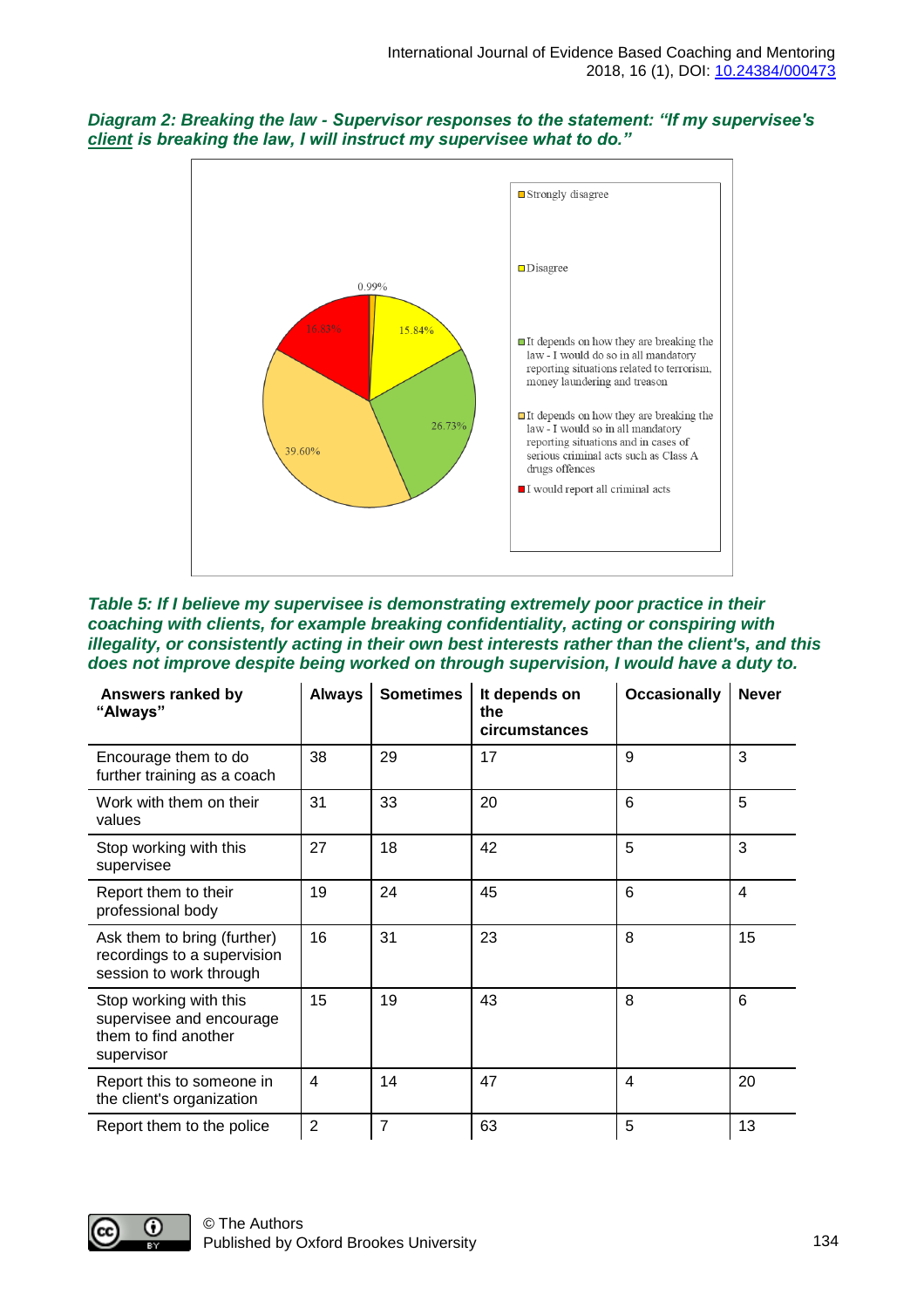In 18 written responses to Q11, the respondents raised the challenges and nuances of their duties a supervisor. The key theme was the importance of context and the need to avoid treating ethics as having simplistic answers. One respondent summed this up:

*It is never black and white in the processing of dilemmas unless there is criminality involved. (Even then the Professional Body may have to take a Trade Union Stance to support and assist the coach or supervisor if it proceeds to prosecution.) (Female supervisor, UK).*

Another argued that while it is "Never black and white - first loyalty is to the supervisee and their client not the Professional Body" (Male supervisor, UK). One supervisor talked of the "need to differentiate between intentional 'poor' practice and lack of experience/ understanding/ knowledge. In all cases I would need to be assured that the clients were being otherwise well-served**"** (Male supervisor, Europe). One sums up the dilemma many supervisors face: "I work with the supervisee to improve their practice and I need their trust if we are to work openly and constructively" (Male supervisor, UK).

Coach wellbeing was also raised by a few respondents with a recommendation for further training or:

*other support and guidance (linked to the AC Code of Ethics) … such as taking an extended break/rest from coaching practice to attend to their physical or emotional wellbeing … if they have had a personal, emotional or physical trauma and when they feel ready have a supervision session to check their fitness to resume coaching (Female supervisor, UK).* 

Emphasis is also placed on the fundamental role of the supervisor to encourage the supervisee's reflective practice. As one respondent says supervisors need to make certain they *"do not impose their own personal values on the supervisee"* (Female supervisor, USA/Canada).

The final question asked supervisors to suggest other factors they considered important in making good decisions within their ethical supervision/coaching practice. These were the key themes:

| Ranking | <b>Factors mentioned</b>                                                                | Percentage (n=63) |
|---------|-----------------------------------------------------------------------------------------|-------------------|
|         | Looking at self-awareness, bias and reactions of<br>the coach and the supervisor        | 25.4%             |
|         | Examining context such as the impact on others<br>including clients, legal requirements | 20.6%             |
| 3       | The wellbeing of the supervisee                                                         | 12.&%             |
|         | The role of contracting and boundary<br>management                                      | 11.1%             |
| 5       | Cultural norms                                                                          | 9.5%              |
| 6       | Supervision/reflective practice                                                         | 4.8%              |

#### *Table 6: What other factors are important for practitioners to consider within their ethical supervision/coaching practice in making good decisions?*

One word emerged consistently, that of impact – on the coach, on the client, on the organization/system, on stakeholders and on the profession. Again, the underlying theme was that of the subtleties in this area – there were no rights or wrongs, given the many contextual issues from culture to values, motives to law. The complexities of this area are picked up by these comments:

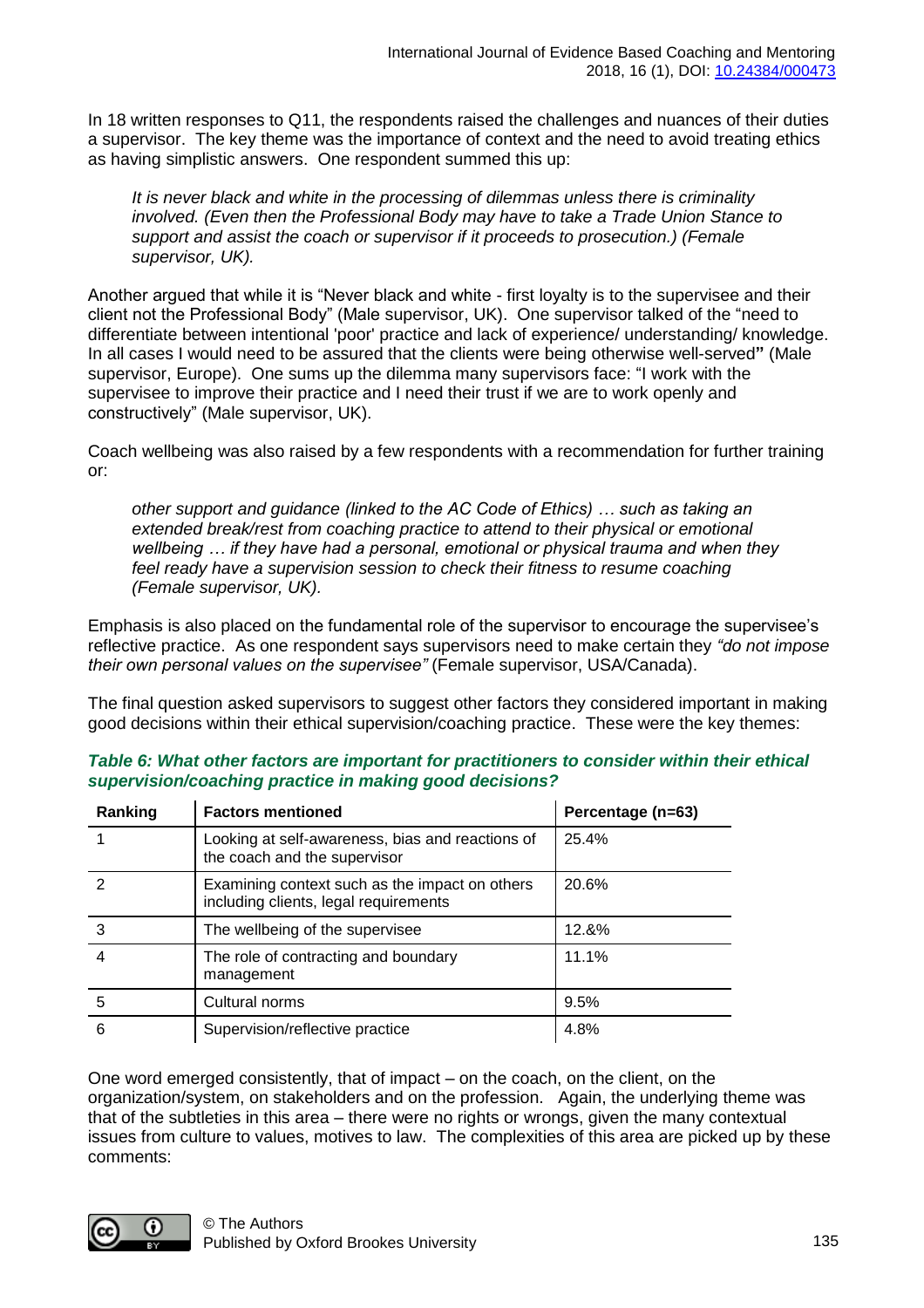*What are my triggers…? What other ethical situations are involved in this particular dilemma or situation? …How does this affect the sphere of influence of my client? How does this impact the community? Where is the line between doing what's "right" in terms of the law and what's "right" in terms of larger considerations on other scales (family, coach, community, organisation, country, planet etc.)? And how would I know? There are SO many subtleties to consider...* (Female supervisor, Australia/New Zealand)

*"the application of ethical principles can only be within a moral context, and that is cultural, situational, temporal and, ultimately, subjective"* (Male supervisor, UK)

*Such thought provoking questions…it reminds me of the complexity of these situations and taking into account the short-term goals to protect the client, the organization and the professionalism of our practice. And the longer-term goals of what structures do we need in place to support and ensure ethical and lawful practice.* (Female supervisor, USA/Canada)

As we have seen supervisors' responses reflect an inbuilt ethical dilemma in whether to report someone to their professional body or elsewhere – who is the supervisor to do so; what might that do to the trust that has been built up and might be broken; what would justify this; how does it link to their values?

As Iordanou *et al.*, (2017, p. 25) suggest, the role of a professional code is "to provide the catalyst for moral thinking and to function as a quality assurance mechanism." The values of both the supervisor and supervisee are a crucial element in how we respond. Hence Iordanou *et al.*, (2017) underline the importance of the practitioner consciously taking time to explore and reflect on their values and ethics and how they will impact on their work. However, it is unclear the extent to which this is done in practice through supervision. We saw in Table 4 that in managing conflict between different requirements supervisors the third most popular choice was encouraging their supervisees to refer to their values. However, another finding (Q1) showed that 20.79% of supervisors did not speak about the role of values in ethical decision-making.

# **Implications for practice**

Carroll and Shaw note, there are no easy answers when it comes to ethics and "how incredibly simple and, at times, tempting it is to remain ethically unaware" (2013, p. 351). To achieve ethical awareness there are broad implications to support the continued development of situational and self-awareness and the understanding of the role values play in our practice. These tools include coach and supervisor training, the role of contracting, the professional bodies and the widespread use of reflective practice.

#### **Coach and supervision training**

Coach training programmes for coaches and supervisors have grown in length and may vary from a few days to a few years where a Master's level qualification is obtained. While programmes will touch on ethics, most have yet to add ethics as a central, continuous developmental strand; instead the relationship, models and techniques remain the dominant foci. When ethics is taught the discussion can be limited to ethical codes of practice, which may suggest an implication that a clear-cut solution can be identified. Codes are helpful tools to deepen understanding, but they have limitations, given they cannot cover the many diverse situations practitioners face and reflect one perspective, that of professional bodies, on ethics.

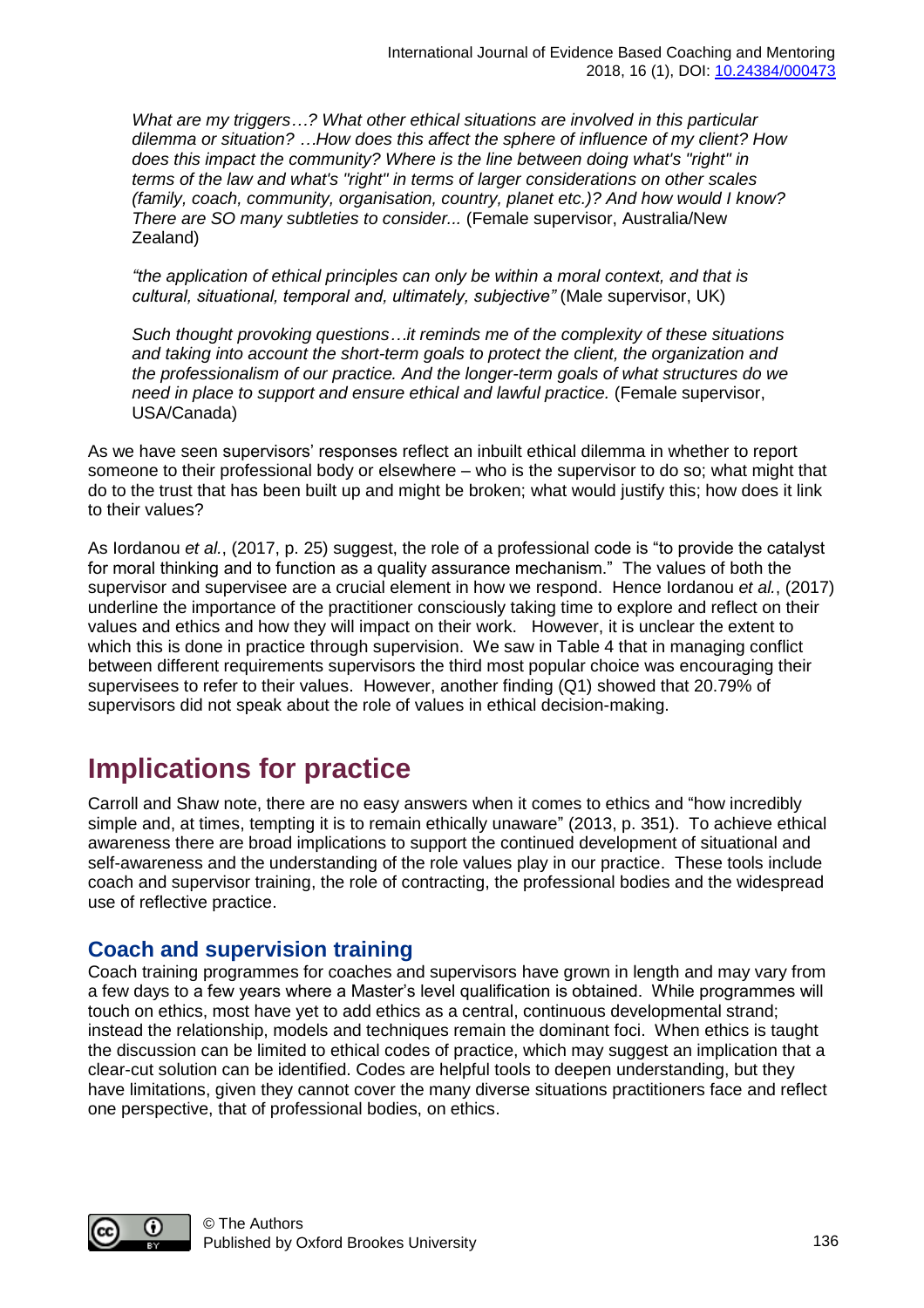Iordanou *et al.* suggest, "the focus…should be cast not on solving ethical issues but, rather on creating those conditions and conversations that will bring them to the surface" (2017, p. 186). Training can create the space to have these ongoing conversations. We believe the continuous use of ethical case studies can support this change, particularly when undertaken within an ethical decision-making framework (Duffy & Passmore, 2010; Turner & Passmore, 2017). We suggest the use of key questions, covering the complexity of dilemmas, to guide the individual in a decisionmaking investigation. The aim is to develop a general ethical maturity, confidence, and understanding, to make ethics an everyday consideration, as part of developing our internal supervisor (Casement, 1985).

The findings demonstrate differences in how supervisors deal with dilemmas. While a relatively small number, 7.92% of supervisors would not refer to a professional code in making a decision on a tricky dilemma; there was also a lack of clarity around the role of professional insurers and the police.

Respondents referred to this area overtly:

*I need their trust if we are to work openly and constructively. Hence, I would not seek to report them. However, if the courts subpoena me to provide evidence, then I will comply with the law. I rarely work overtly with values, but the exploration of outcomes does explore the area of values/motivation. I am unaware of any legal obligation to report - but maybe that is a CPD activity for me.* (Male supervisor, UK)

The aim is for coach and supervisor training to help practitioners to better understand themselves, their values and draw on this self-awareness as an effective part of their ethical decision-making. This will support the development of ethical maturity.

#### **Contracting**

The importance of contracting has been increasingly documented in literature (including O'Neill, 2000; Ogilvy & Ellam-Dyson, 2012; Rostron, 2013; Cowan, 2013; Lee, 2106). Rostron describes the potential for "conflict of interest between the goals and expectations of the individual being coached, and those of the company, as well as the issues of quality standards and confidentiality" (2016, p. 270). This is picked up by Lee (2016) who advocates contracting as a way of reducing ambiguity in executive coaching and making it more predictable. Turner & Hawkins' research with 569 coaches highlighted the role of contracting in managing dilemmas through being "clear on expectations…boundaries, confidentiality and what coaching is and isn't." (2016, p. 60). This was a view echoed by a participant who talked of the importance of *"the quality, depth and realism of initial contracting with the supervisee*" (Female supervisor, UK). Another described contracting as "*a critical step in setting the foundation for the actions/decisions being considered in this survey"* (Male supervisor, UK).

Contracts, with the individual and/or their organisation (and possibly with an intermediary organization if working as an associate) are among the key resources that individuals turn to when seeking to understand how to navigate through a tricky dilemma. However, as mentioned, they cannot address every eventuality, and further comments reveal the challenge of agreeing who the client is, which itself can create dilemmas. Scoular describes the contractual situation as tricky, and takes a stance that the "real client is not the person sitting in front of you, it's the organization paying the bill" (2011, p. 64):

*Which contract is primary? Organisation (paying the bill)? Client (Human being with needs and fears)?* (Male supervisor, UK)

*Remembering who the client is, reviewing the contract, managing boundaries, and being clear and firm.* (Female supervisor, USA/Canada)

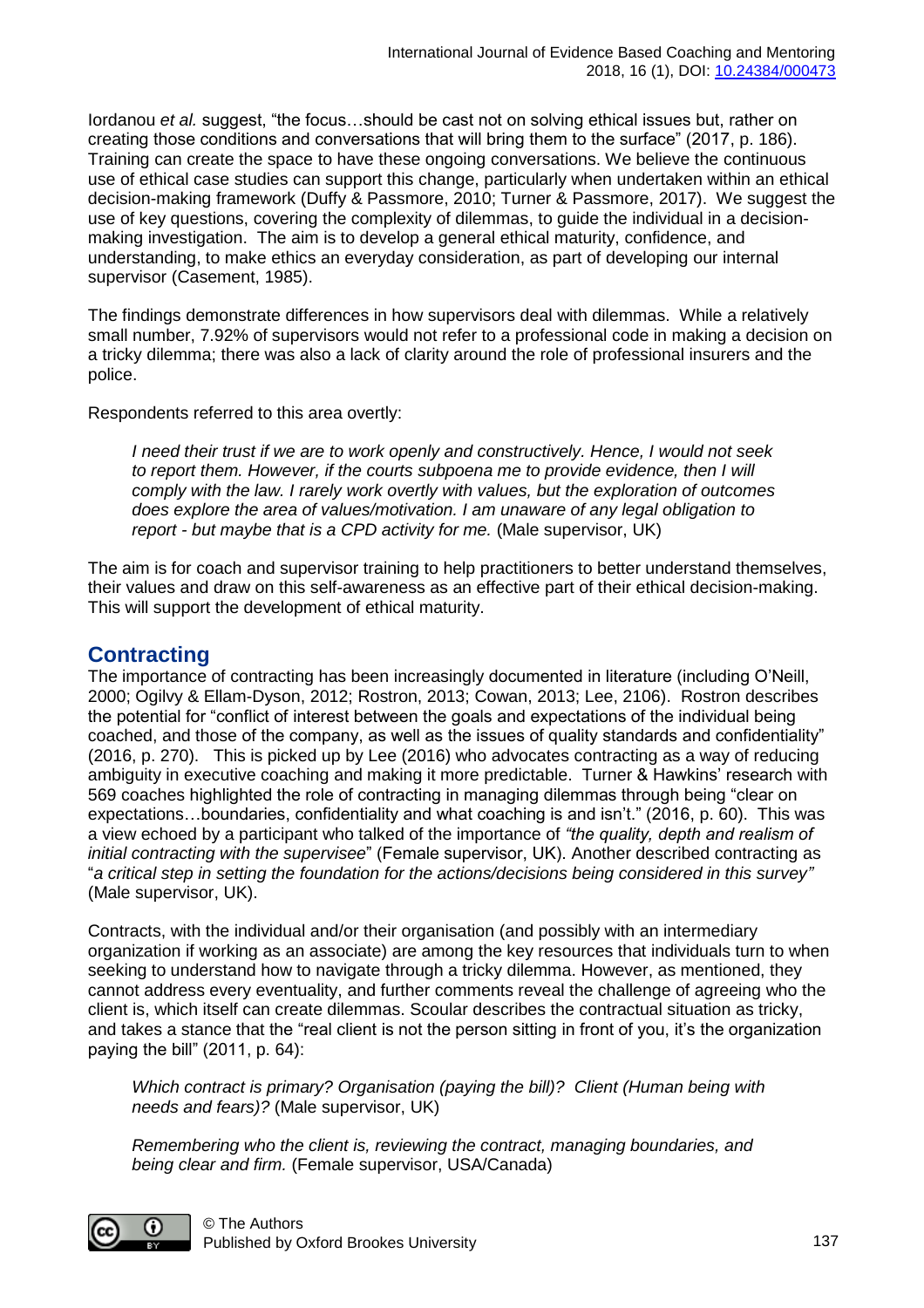While some bodies like the EMCC offer their members 'sample contracts', we believe the wider availability of coaching contracts by professional bodies could help, tailored to different audiences, clients and projects. A clearer understanding of contractual terms would help improve both the frequency with which written contracts are used and the terms of these agreements as a guide to helping resolve some issues. Greater continuing attention could be given during coach and supervisor training.

#### **Professional bodies**

Attention to the importance of ethics and ethical decision-making is slowly growing. The largest professional body, the ICF, now requires members going for coach credentialing to undertake an online ethics course and the AC and EMCC require responses to ethical scenarios for accreditation. In 2017 the AC and EMCC established a working group to review the Global Code of Ethics. A further review is exploring the role of ethical guidelines in coaching supervision (led by the AC and the AOCS and including the EMCC and ICF). The EMCC has also launched its own survey into ethics for a planned "EMCC International Provocations Report" (EMCC, 2017). This activity is welcome, and elements may partly reflect a response to the ethical research we have been conducting during 2016-17, which included interviews with chief executives, directors and chairs from the main professional coaching bodies.

Professional bodies could further support the development of ethical awareness with compulsory ethics training, as part of re-registration, not just for credentialing/accreditation. Garvey (2011, p. 23) however, warns of the "consensus view of truth." He talks of professional bodies' motivations, including providing a unifying sense of direction to attract and keep members and the need to establish standards, rules and regulations (2011, p. 22). Such training could feature online elements and multiple-choice testing to confirm understanding of the code and deepen understanding of the complexity of managing ethical dilemmas. However, this would need to be done with caution; professional bodies, which are reliant on generous volunteers, do not have the only view on what is ethical, so would need to draw on a broad range of contributors.

There could also be more widespread use of an ethics "hotline". The ICF make this available, "only for the limited purpose of assisting individuals with inquiries pertaining to the ICF Code of Ethics" (ICF, 2017c). Further hotlines would both raise the profile of ethics, underlining its everyday nature, while also giving practitioners a safe space to raise concerns without judgment provided they are set up appropriately.

One supervisor who took part in this research reflected:

*There has been a need for well over 16 years for all these questions to be asked. I have taken a case to the ICF in the past, and felt that Supervisors and Coaches must have really clear pathways within the Professional Organisations to be able to take all tricky ethical concerns. It is never black and white in the processing of dilemmas unless there is criminality involved.* (Female supervisor, UK)

#### **Reflective practice and supervision**

While the case for supervision has not been fully made evidentially, in either coaching or therapy, the ability to reflect and learn from experience is widely recognized as a key aspect of personal development (Schon, 1991). Further, writers such as Hawkins (Hawkins & Schwenk, 2006), Bachkirova (Bachkirova, Jackson & Clutterbuck, 2011), de Haan (2012) and Arnold (2014) have highlighted the experiential benefits which practitioners identify from their engagement in supervision. This research suggests that supervision can provide a place for supporting good decision-making, sitting alongside other forms of reflective practice including writing, journalizing and keeping a diary (Woods, 2011; Patterson, 2013) to help develop the practitioner's internal supervisor which can provide a resource for resolving tricky issues.

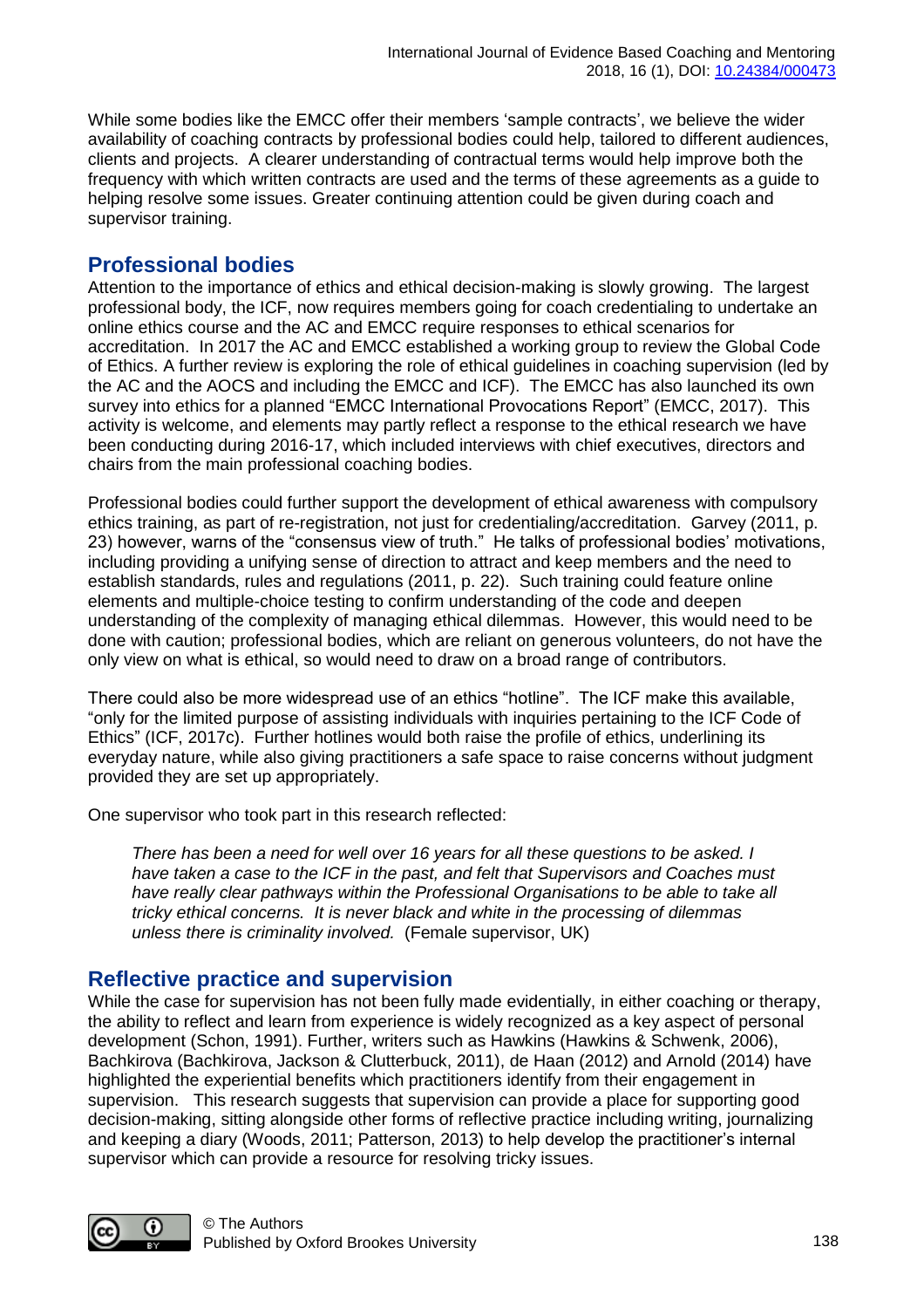# **Conclusion**

This study is the first in a series of three. The second is a qualitative study where 10 of the respondents to this survey, selected at random, have been interviewed using a semi-structured approach. The third involves a survey and interviews with leaders of the coaching professional bodies.

In this first report, we set out to consider what are likely to be tricky dilemmas related to legality and how supervisors deal with them. For most participants in this study, their practice was one of partnership and equality helping individuals work through the dilemma. This is understandable and will work in most situations.

The research highlighted inconsistencies in practice and these have implications for the profession and its reputation in the rare instances where, for example, the law has been broken. One in five coach supervisors did not discuss the role of values in ethical decision-making and 7.92% did not see a Code of Ethics as a factor to consider while a further 24.75% saw codes as a 'possible' factor in ethical decision-making. There is a lack of clarity about supervisors use of professional bodies, professional insurers, the law and contracts. The professional body Codes of Ethics are clear about what to do in cases of offences which fit mandatory reporting. Yet this was not followed in practice, with 18% saying they would not report any act, including those that came under mandatory reporting legislation, to the police, and 23% of supervisors say they would not report these to the professional body. Professional indemnity insurance (not available universally), comes with access to helplines for advice with ethical dilemmas and tricky situations, but coach supervisors would not routinely encourage their supervisees to use them.

As one participant noted:

*I find this question difficult in terms of reporting a supervisee to a third party, whether the police, a professional body or organization. I think that is interesting in itself - this is not something that has been discussed much within the profession and it would be good to air this area openly* (Female supervisor, UK)

The findings have suggested a lack of clarity and understanding among supervisors around ethical decision-making related to legality and a lack of consistency in the potential application of Codes of Ethics, and legal requirements. There is a need for more inclusion of ethical work in coach and supervisor training alongside regular opportunities for further development, and access to ethical decision-making models and opportunities to use them. There is also a need for increasing involvement by the coaching professional bodies in promoting ethics and ethical decision-making through helplines, discussion, continuous development opportunities and compulsory ethics elements as part of joining or renewing membership, as well as credentialing/accreditation. We would also encourage the involvement of experienced theorists and practitioners in the field of ethics in this work.

To our knowledge there has been limited research in the field of coaching ethics and we would recommend further studies. This research only considers one element within the coaching field, that of the views of supervisor, selected because of their key role in coaching practice and because of their likely involvement in challenging situations. While the findings are significant, as they highlight differences in practice and areas of uncertainty which can be addressed, they are also limited by this choice. To support practice development further research could give a voice to the other people involved in these tricky situations and ethical dilemma such as the supervisee (coach), and the coachee.

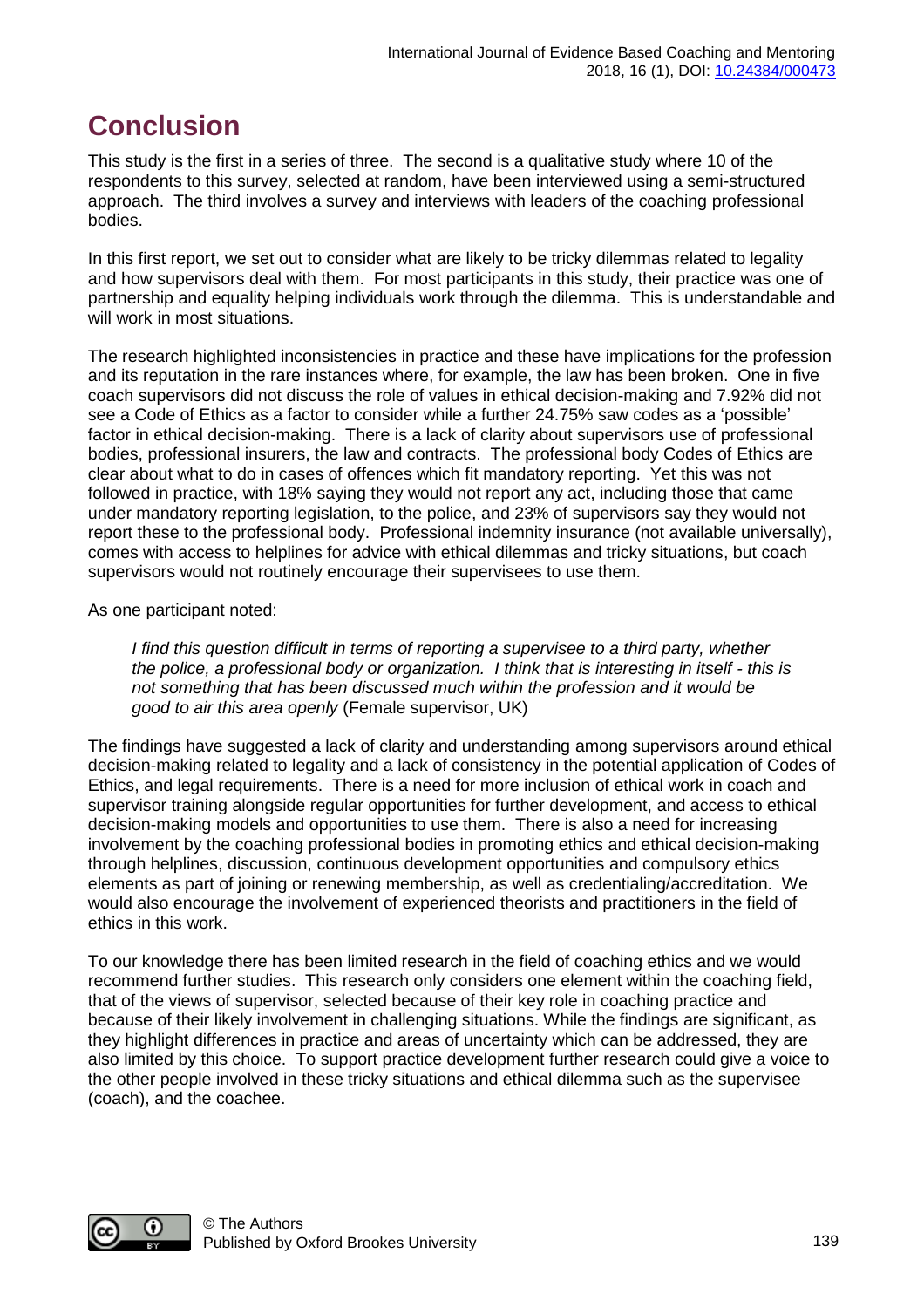### **References**

- Armstrong, H. & Geddes, M. (2009). Developing coaching supervision practice: an Australian case study. *International Journal of Evidence Based Coaching and Mentoring.* 7(2), 1-15. Retrieved from <https://radar.brookes.ac.uk/radar/items/ac99d4e2-787e-4cd8-a501-2d926144d28e/1/>
- Anderson, S. & Williams, P. (2005). *Law and ethics in coaching*. New Jersey: Wiley.
- Arnold, J. (2014). *Coaching supervision at its BEST*. Carmarthen: Crown House Publishing
- Association for Coaching (2017). AC Complaints Procedure. Accessed 12th August 2017 from <http://www.associationforcoaching.com/general/custom.asp?page=ACComplaintsProc>
- Bachkirova, T. Jackson, P & Clutterbuck, D. (2011). *Coaching and mentoring supervision: theory and practice (supervision in context).* Maidenhead: Open University Press.
- Butwell, J. (2006). Group supervision for coaches: is it worthwhile? A study of the process in a major professional organisation. *International Journal of Evidence Based Coaching and Mentoring*, 4(2), 43-53. Retrieved from <https://radar.brookes.ac.uk/radar/items/51a90062-f787-4e59-ae06-b6a346c26b02/1/>
- Carroll, M. & Shaw, E. (2013). *Ethical maturity in the helping professions*. London: Jessica Kingsley Publishers.
- Casement P. (1985). *On learning from the patient*. London: Tavistock Publications.
- Cowan, K. (2013). What are the experiences of external executive coaches working with coachees' assigned goals? in *International Journal of Evidence Based Coaching and Mentoring* Special Issue No.7, 14-25.
- De Haan, E. (2012). *Supervision in action.* Maidenhead: Open University Press.
- Duffy, M., & Passmore, J. (2010). Ethics in coaching: An ethical decision-making framework for coaching psychologists. *International Coaching Psychology Review*, 5(2), 140-151.
- EMCC (2012). European Mentoring and Coaching Council Complaints and Disciplinary Procedure. Retrieved 12<sup>th</sup> August 2017 from<http://www.emccouncil.org/src/ultimo/models/Download/6.pdf>
- EMCC (2017). EMCC International Ethics Research Survey. Accessed 1<sup>st</sup> August 2017 via individual author invitation.
- Garvey, B. (2011). *A very short, fairly interesting and reasonably cheap book about coaching and mentoring.* London: Sage Publications Ltd.
- Global Code of Ethics for Coaches and Mentors (2016). Association for Coaching & European Mentoring and Coaching. Retrieved 13<sup>th</sup> August 2017 from: [http://www.emccouncil.org/webimages/EMCC/Global\\_Code\\_of\\_Ethics.pdf](http://www.emccouncil.org/webimages/EMCC/Global_Code_of_Ethics.pdf)
- Global Convention on Coaching (2008). White Paper of the Woking Group on Coaching Research Agenda on the development of the field. Retrieved 15<sup>th</sup> July 2017 from: <https://www.coachfederation.org/files/includes/docs/086088TheDublinDeclarationwithAppendicesEnglish.pdf>
- Grant, A. (2012). Australian coaches' views on coaching supervision: A study with implications for Australian coach education, training and practice. *International Journal of Evidence Based Coaching and Mentoring*, 10(2), 17- 33.
- Hawkins, P. & Schwenk, G. (2006). *Coaching supervision: maximising the potential of coaching*. London: CIPD
- Hawkins, P. (2011). Building emotional, ethical and cognitive capacity in coaches: a developmental model of supervision. In J. Passmore (Ed.) *Supervision in Coaching: Supervision, Ethics and Continuous Professional Development*. London: Kogan Page Limited.
- Hawkins, P. & Smith, N. (2013). *Coaching, mentoring and organizational consultancy – supervision, skills & development*. 2nd edition. Maidenhead: Open University Press.
- Hawkins, P. & Turner, E. (2017). The rise of coaching supervision 2006-2014. *Coaching: An International Journal of Theory, Research and Practice*, 1-13. Accessed from <http://www.tandfonline.com/eprint/AxfVpA6637y9DYX2jg42/full> or <http://www.tandfonline.com/doi/full/10.1080/17521882.2016.1266002>
- Hay, J. (2007). *Reflective practice and supervision for coaches*. Maidenhead: Open University Press
- Hodge, A. (2013). Coaching supervision an ethical angle. In E. Murdoch & J. Arnold (Eds.), *Full Spectrum Supervision*. St Albans: Paloma Press.
- Hodge, A. (2014). An action research inquiry into what goes on in coaching supervision to the end of enhancing the coaching profession. PhD submission retrieved from [http://eprints.mdx.ac.uk/13707/1/AHodge\\_thesis.pdf](http://eprints.mdx.ac.uk/13707/1/AHodge_thesis.pdf)
- ICF (2017a). ICF Coaching Supervision. Retrieved 17<sup>th</sup> August 2017 from <https://coachfederation.org/credential/landing.cfm?ItemNumber=4259&navItemNumber=4265>
- ICF (2017b). ICF Code of Ethics. Retrieved 19<sup>th</sup> August 2017 from <https://www.coachfederation.org/about/ethics.aspx?ItemNumber=854>
- ICF (2017c). ICF Ethics Hotline. Retrieved 22<sup>nd</sup> August 2017 from <https://www.coachfederation.org/about/ethics.aspx?ItemNumber=850&navItemNumber=621>

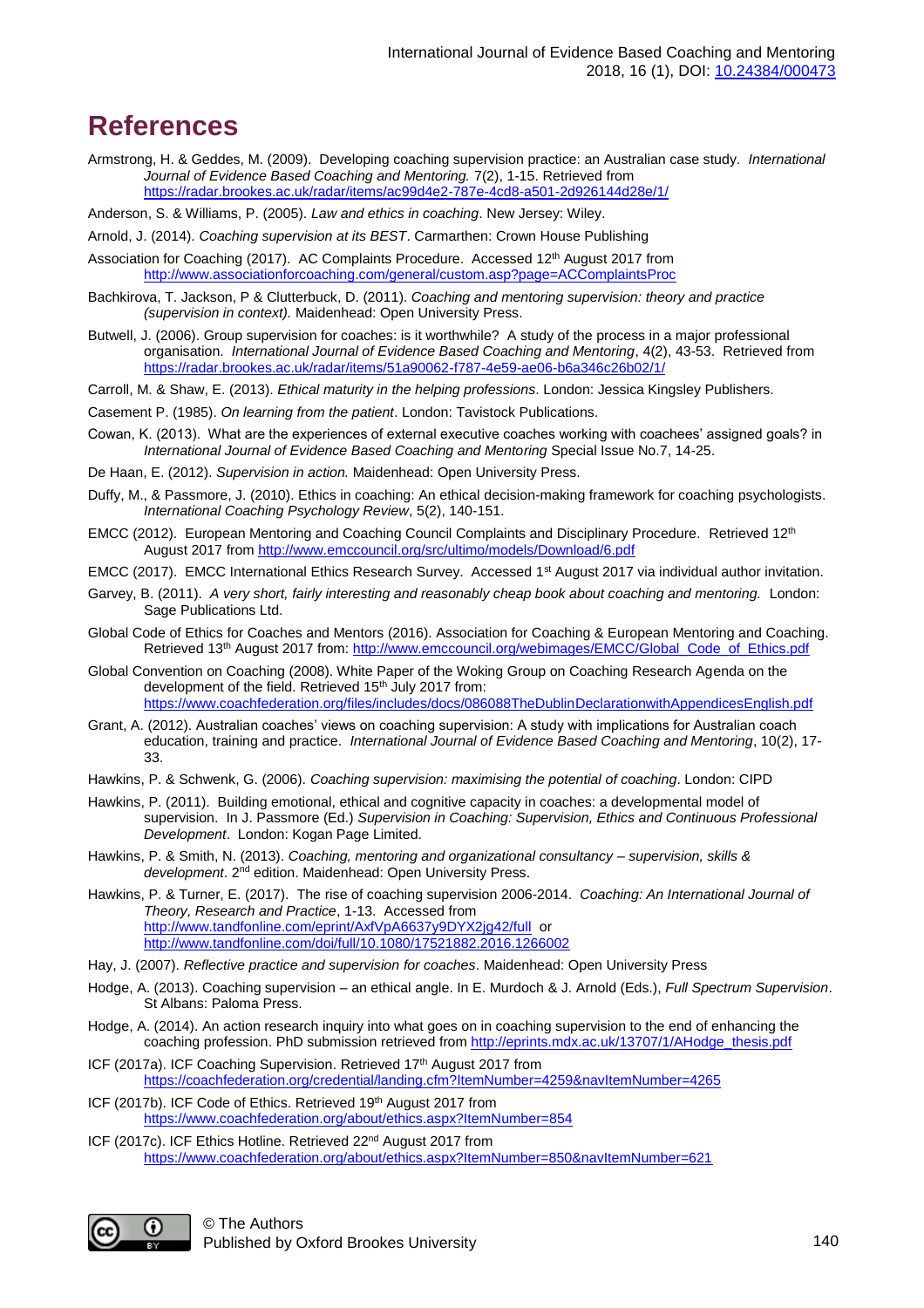ICF (2017d). Ethical Conduct Review (ECR) Process. Retrieved 12th August 2017 from <https://www.coachfederation.org/about/ethics.aspx?ItemNumber=853>

- Iordanou, I. Hawley, R. & Iordanou, C. (2016). *Values and ethics in coaching*. London: Sage.
- Iordanou, I. & Williams, P. (2017). Developing ethical capabilities of coaches. In T. Bachkirova, G. Spence, & D. Drake, (Eds.), *The Sage handbook of coaching*. London: Sage
- Joseph, S. (2016). A review of research into business coaching supervision. *Coaching: An International Journal of Theory, Practice & Research*, 9(2), 158-168.
- Lane, D. (2011). 'Ethics and professional standards in supervision'. In T. Bachkirova, P. Jackson, & D. Clutterbuck. (Eds.), *Coaching and mentoring supervision*. Maidenhead: Open University Press.
- Law, H. (2005a). The role of ethical principles in coaching psychology. *The Coaching Psychologist*, 1(1), 19-20.
- Law, H. (2005b). The new code of ethics, human rights and its implications in relation to coaching psychology practice. *The Coaching Psychologist*, 1(1), 13-15.
- Lawrence, P. & Whyte, A. (2014). What is coaching supervision and is it important? *Coaching: An International Journal of Theory, Research and Practice,* 7, 39-55.
- Lee, R. J. (2016). The role of contracting in coaching: balancing individual client and organizational issues. In J. Passmore, D. Peterson and M. Freire (Eds.) *The Wiley-Blackwell Handbook of the Psychology of Coaching and Mentoring*. Chichester: John Wiley & Sons Ltd.
- Lowman, R. (2012). Coaching ethics. In J. Passmore, D. B. Peterson & T. Freire (Eds.). *The Wiley Blackwell handbook of the psychology of coaching and mentoring*. Chichester: Wiley. doi: 10.1002/9781118326459.ch5
- Moral, M. & Lamy, F. (2017). Stretching ethical dilemmas A creative tool for supervisors. Presented at 7th International Conference on Coaching Supervision, Oxford Brookes University, Oxford and at 7th EMCC International Coaching and Mentoring Research Conference, Greenwich University, London.
- Moyes, B. (2009). Literature review of coaching supervision*. International Coaching Psychology Review.* 4(2), 162-174.
- Ogilvy, H. & Ellam-Dyson, V. (2012). Line management involvement in coaching: Help or hindrance? A content analysis study*. International Coaching Psychology Review*, 7 (1), 39–54.
- O'Neill, M. B. (2000). Executive Coaching with Backbone and Heart. San Francisco: Jossey-Bass.
- Passmore, J. (2009). Coaching ethics: making ethical decisions novices and experts. *The Coaching Psychologist*, 5(1), 6-10.
- Passmore, J. (2011). *Supervision in coaching: supervision, ethics and continuous professional development*. London: Kogan Page.
- Passmore, J. & McGoldrick, S. (2009). Super-vision, extra-vision or blind faith? A grounded theory study of the efficacy of coaching supervision. *International Coaching Psychology Review.* 4(2), 143-159.
- Passmore, J. & Mortimer, L. (2011). Ethics: A balancing act. In L. Boyce & G. Hernez-Broome, (Eds.). *Advancing Executive Coaching: Setting the course for successful leadership coaching*. San Francisco, CA: Jossey-Bass.
- Passmore, J., Brown, H. & Csigas, Z. (2017). *The state of play in European coaching and mentoring: executive report*. EMCC and Henley Business School: Henley.
- Patterson, E. (2013). Reflective learning and the reflective practitioner. In E. Murdoch, & J. Arnold (Eds), *Full spectrum supervision*. St Albans: Panoma Press Ltd.
- Pelham, G. (2016). *The coaching relationship in practice*. London: Sage Publications Ltd.
- PRME, (2017). *The six principles*. New York: United Nations. Retrieved 4th August 2017 from [http://www.unprme.org.](http://www.unprme.org/)
- Rostron, S. S. (2013). *Business coaching: wisdom and practice*. Knowres Publishing. Retrieved from ProQuest Ebook Central[, https://ebookcentral.proquest.com/lib/soton-ebooks/detail.action?docID=3544778.](https://ebookcentral.proquest.com/lib/soton-ebooks/detail.action?docID=3544778)
- Saunders, M., Lewis, P. & Thornhill, A. (2000). *Research methods for business students* (2nd edition). Harlow: Pearson Education Limited.
- Schon, D. (1991). *The reflective practitioner: how professionals think in action*. Farnham: Ashgate Publishing.
- Scoular, A. (2011). *Business Coaching*. Harlow: Pearson Education Limited.
- Sherman, S. & Freas, A. (2004). The wild west of executive coaching. *Harvard Business Review*, 82(11), 82-90.
- Sheppard, L. (2017). How coaching supervisees help and hinder their supervision. *International Journal of Evidence Based Coaching and Mentoring.* Special issue 11, 111-122. [https://radar.brookes.ac.uk/radar/items/0ffcfda5](https://radar.brookes.ac.uk/radar/items/0ffcfda5-aeda-4c23-97dc-eae3f2e79c32/1/) [aeda-4c23-97dc-eae3f2e79c32/1/](https://radar.brookes.ac.uk/radar/items/0ffcfda5-aeda-4c23-97dc-eae3f2e79c32/1/)
- Steare, R. (2006). *Ethicability*. London: Roger Steare Consulting Limited.
- Tkach, J. T. & DiGirolamo, J. A. (2017). The state and future of coach supervision. *International Coaching Psychology Review*, 12(1), 49-63.